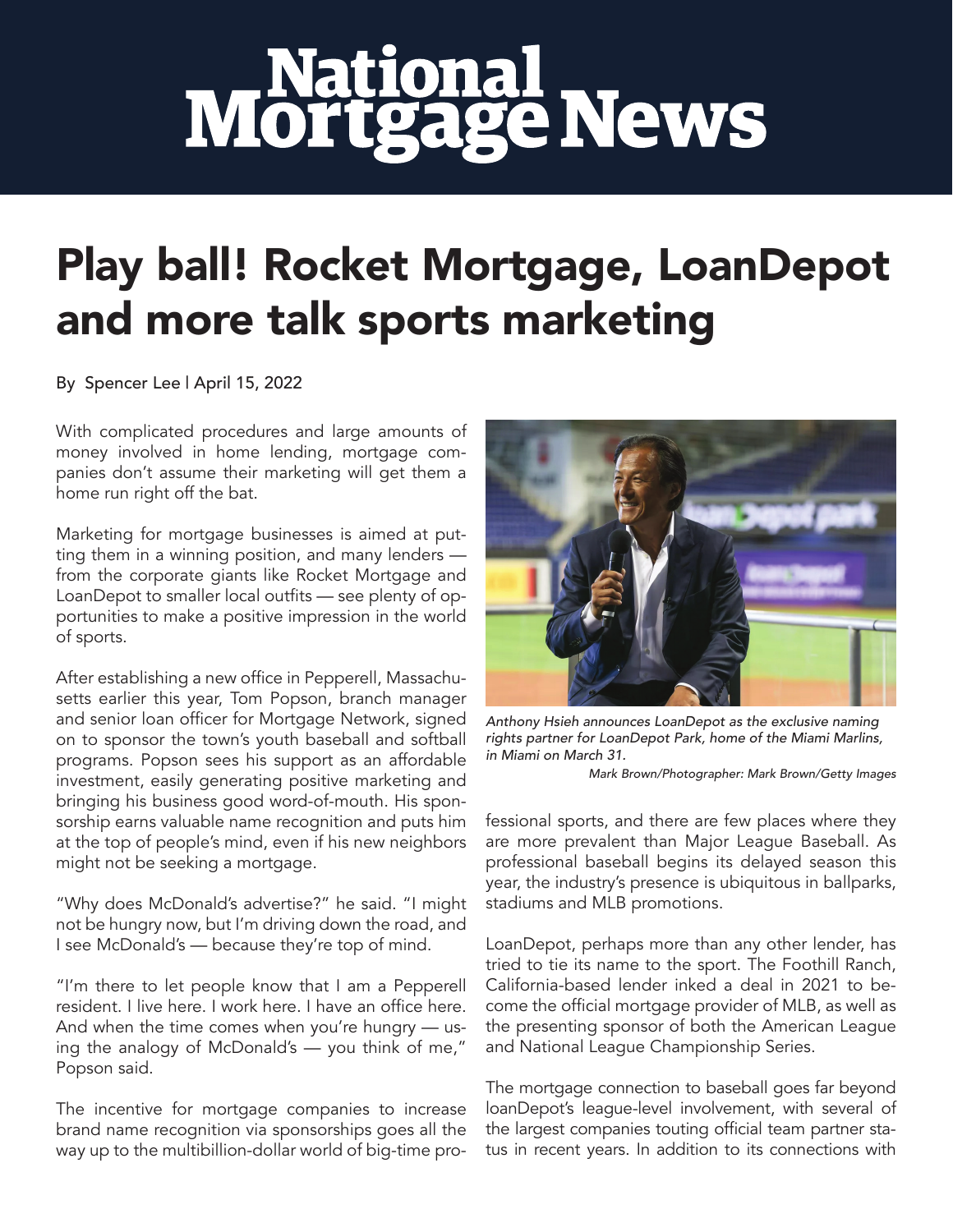MLB itself, loanDepot signed on to become the sponsor of the Miami Marlins, while Union Home Mortgage and Fairway Independent Mortgage teamed up with the Cleveland Guardians and Milwaukee Brewers, respectively. More recently, Rocket Mortgage inked a deal with the Detroit Tigers in March just before the season commenced to become its exclusive mortgage sponsor. All are following the lead of Guaranteed Rate, which has been a partner of the Chicago White Sox since 2016.

"The ascending interest in sport sponsorship by mortgage companies is related to their evolved marketplace," said T. Bettina Cornwell, professor of marketing and academic director of the Warsaw Sports Marketing Center at the University of Oregon's Lundquist College of Business, in an email to National Mortgage News.

Rocket Mortgage's introduction of a start-to-finish online mortgage shopping experience in 2015 changed the rules of marketing for the home-loan business.

As mortgage lending began shifting from one-on-one meetings in local offices to an increasingly online experience, pressure to be part of the '''evoked set,' or the set of brands that come to mind when one thinks of the product category," turned marketing into a higher priority, Cornwell said.

"The expansion of online mortgage services, where the consumer initiates the lending process, makes top-of-mind brand awareness important. Sport sponsorship allows mortgage brands to become household names that come to mind easily," she said.

The mortgage industry's focus on sports reflects global marketing trends. In a 2020 report from Deloitte, researchers determined that \$65.8 billion was spent on sports sponsorships around the world in 2018, compared to \$37.9 billion in 2007. Much of the increase can be attributed to the expanded visibility and reach sponsor messages have today thanks to digital advancements and the social media boom. In addition to brand placement at baseball's venues, MLB sponsors can find their names on multimedia digital outlets, such as MLB. com and MLB Network, not to mention TV broadcast partners and social media channels, where messages can easily be reposted by fans to reach millions.

Sponsors and advertisers are likely to find a highly receptive consumer when a sports fan tunes in, according to Casey Hurbis, chief marketing officer at Rocket Mortgage.

"When we see American consumers — when they watch sports and they're passionate about sports they're also leaning in," he said. Rocket Mortgage's sponsorships include a deal with the National Football League as its official mortgage provider, a title the Detroit lender has held after coming to an agreement with the NFL in 2020.

The sway a team or sport has over fans provides a huge "captive" audience for Rocket with which to establish a brand-story connection.

"There's really fun, contextual ways to showcase that partnership and leverage each other's brand to tell not only a brand story, but also help drive and influence business outcomes," Hurbis said.

Among its other sports partnerships, Rocket currently works with the PGA Tour as its official marketing partner and title sponsor of the association's tournament stop in Detroit. It also maintains partnerships with the World Pro Ski Tour, 29 university football and basketball programs and four NFL teams, including Michigan State University and its hometown Detroit Lions.

Sponsorships of local teams can resonate deeply among residents, especially in college towns away from large metropolitan cities. Support for college sports, whose fan base can stretch across a large region and commands deep loyalty, helps drive home the sense that a business is invested in the area's well-being.

"When you're in a college town — in general those colleges are one of the biggest employers. They're really the main show in town," said Kenny Hodges, CEO and president of Assurance Financial. His company has established business partnerships with the athletic departments at Louisiana State University, located in Assurance's home base of Baton Rouge, Louisiana, as well as with the University of Alabama, University of South Carolina and University of Louisiana-Lafayette.

The sponsorships also provide a natural link between a company and younger consumers ready to enter the workforce, who frequently settle near their alma mater. A lender's association helps create top-of-mind awareness among them as they begin their careers and enter home-buying age.

"If you can get behind those types of schools, and show your support, we hope it means something to our customers and to our referral partners," Hodges said.